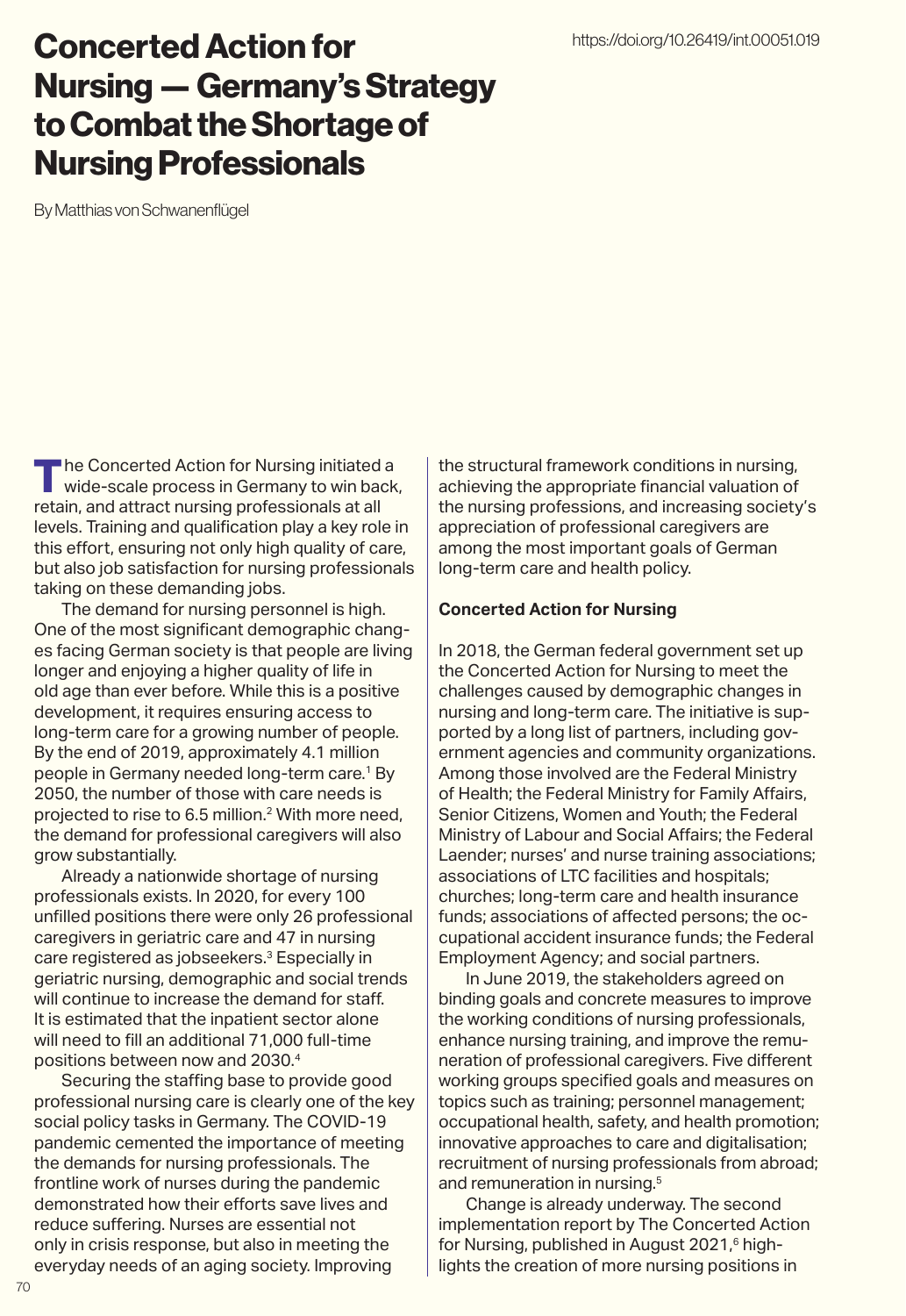Improving the structural framework conditions in nursing, achieving the appropriate financial valuation of the nursing professions, and increasing society's appreciation of professional caregivers are among the most important goals of German long-term care and health policy.



Source: Federal Statistical Office of Germany (Statistisches Bundesamt) 2021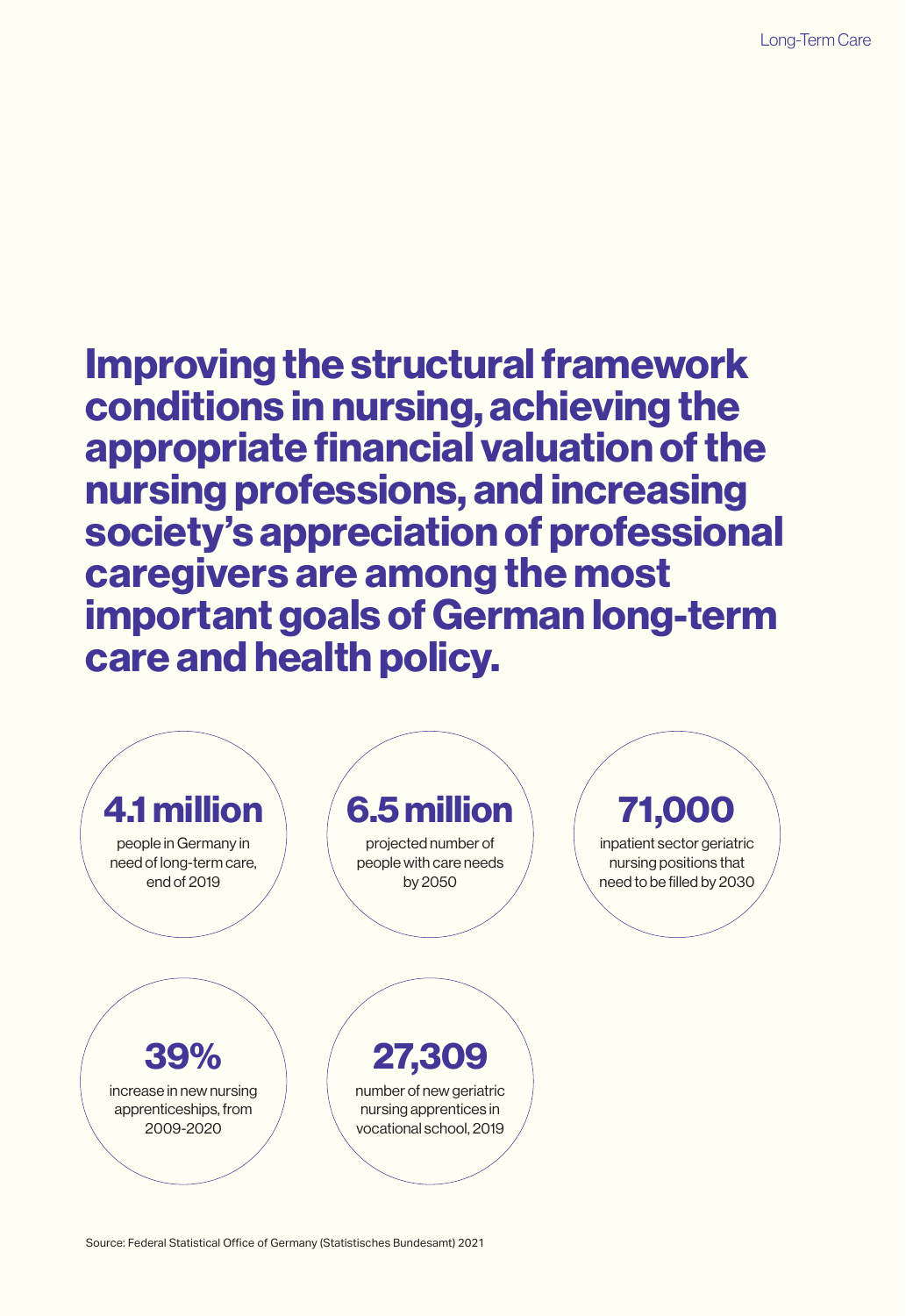# By launching the nationwide campaign, "Make a career as a human being!" (2019–2021), the government aimed to attract young people and adults seeking a career change to nursing.

inpatient and outpatient care. Additionally, critical steps are underway towards better payment and overall working conditions for care professionals and companion carers. The first-ever nationwide, uniform minimum wage for care professionals is being implemented (€15.00 per hour since July 2021). Starting in April 2022, the minimum wage for care professionals will rise to €15.40 per hour (increase of 2,67 percent). Also companion carers benefit from the new minimum wage. Since September 2021 the new minimum wage is €12.00 per hour. Starting in April 2022 the minimum wage for companion carers will rise to a nationwide minimum wage of €12.55 (increase of 4,58 percent). Furthermore, from September 2022 on, a long-term care facility's accreditation will depend on whether the care professionals and companion carers in its employ are paid at least the amount specified in one of the collective wage agreements in the field of care.<sup>7</sup>

# **New Nursing Training in Germany**

To boost the popularity of the nursing profession and attract new recruits, Germany comprehensively reformed its new training program. The Act on Nursing Professions united previously separate and disjointed professional training programs for geriatric care, nursing care, and pediatric nursing into a uniform generalist nursing training program. Introduced in 2020, training is now for a "qualified

caregiver" that seeks to cover comprehensive nursing care for all ages, in all areas of nursing practice. The vocational qualification is automatically recognized Europe-wide. In addition, after completing two-thirds of their program, trainees can opt for a special professional qualification in geriatric or pediatric nursing.

Not only was the framework for training overhauled, but so was the quality of the instruction. This included implementing new parameters for qualifying teachers and improving practical instruction. Finally, access to the program has improved. The nursing training program is free and trainees are entitled to an adequate training allowance. Alongside the professional nursing training programs, a primary qualifying nursing training program is being offered at universities for the first time.

## **Inspiring Future Nurses**

With the goal of increasing both the number of trainees and training institutes by 10 percent by the end of 2023, the Vocational Training Initiative for the Care Sector launched in January 2019 as part of The Concerted Action for Nursing. Its aim is to support the introduction of the new nursing training program with over 100 agreements by the time the first year of training ends in 2023. Under the leadership of the Federal Ministry for Family Affairs, Senior Citizens, Women and Youth,